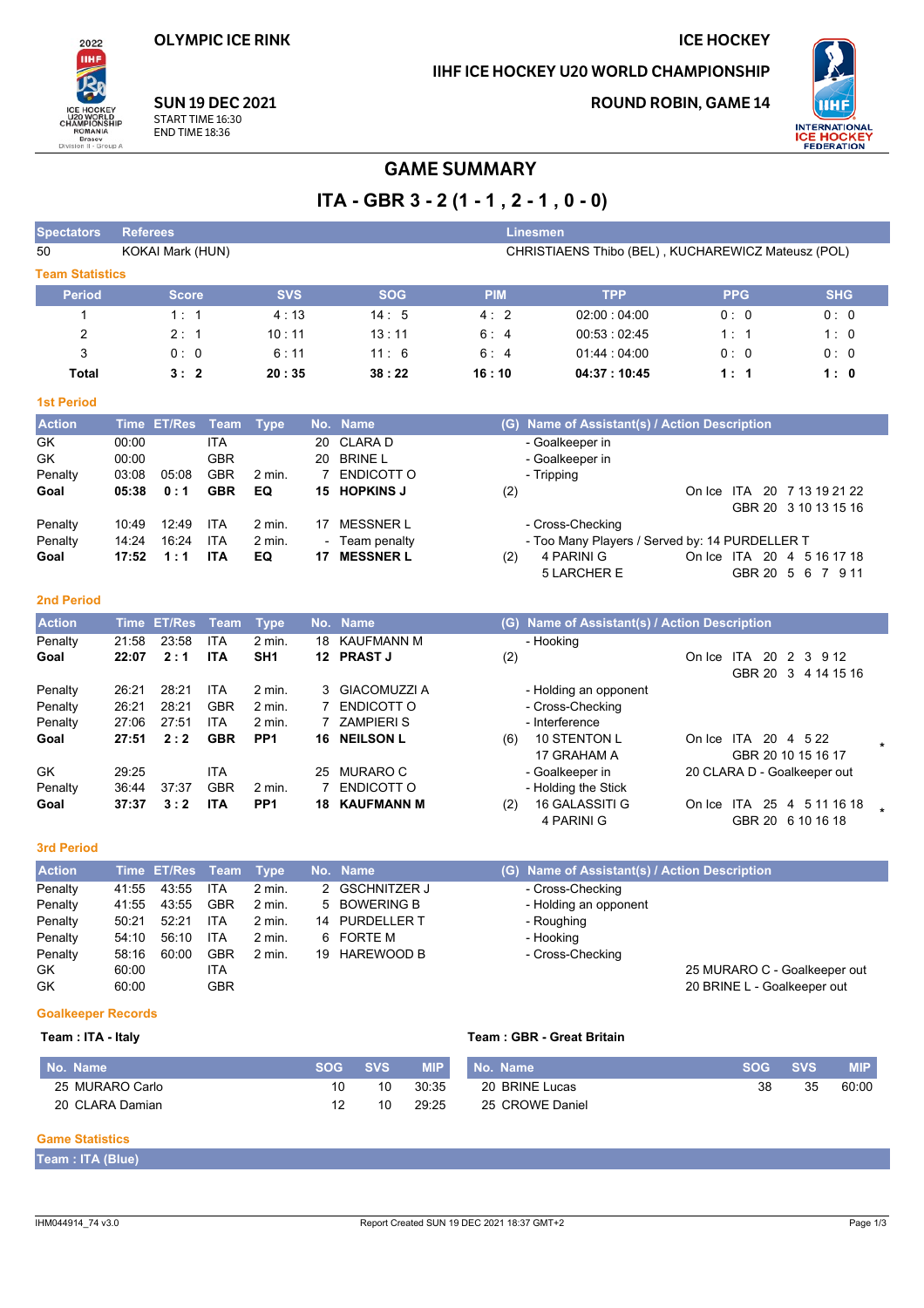**ICE HOCKEY** 



## IIHF ICE HOCKEY U20 WORLD CHAMPIONSHIP

## **ROUND ROBIN, GAME 14**



**SUN 19 DEC 2021** START TIME 16:30<br>END TIME 18:36

|                    | Head Coach: de BETTIN Giorgio |             |              |              |                |                |              |          |        |                         | <b>Shots on Goal</b> |                |                        |             |
|--------------------|-------------------------------|-------------|--------------|--------------|----------------|----------------|--------------|----------|--------|-------------------------|----------------------|----------------|------------------------|-------------|
| No. Pos.           | <b>Name</b>                   | G           | A            | P            | <b>PIM</b>     | FO+            | FO-          | $FO+/-$  | FO%    |                         | $\overline{2}$       | $\overline{3}$ | <b>OT</b><br><b>TS</b> | $+/-$       |
| 6<br>D             | FORTE Michele +A              | $\Omega$    | 0            | 0            | 2              | 0              | 0            | 0        | 0.00   | 0                       | $\Omega$             |                |                        | 0           |
| 7 F                | <b>ZAMPIERI Samuele</b>       | $\Omega$    | 0            | $\Omega$     | $\overline{2}$ | $\Omega$       | $\Omega$     | 0        | 0.00   | 1                       | 0                    |                | $\overline{2}$         | $-1$        |
| 13 F               | ROSA Gioele +C                | 0           | 0            | 0            | $\Omega$       | 1              |              | 0        | 50.00  | 0                       | 0                    |                |                        | $-1$        |
| 21 D               | RIGONI Filippo                | 0           | 0            | $\Omega$     | 0              | 0              | 0            | 0        | 0.00   | $\overline{\mathbf{c}}$ | 2                    |                | 5                      | $-1$        |
| 22 F               | RIGONI Filippo (BP)           | $\Omega$    | 0            | 0            | $\Omega$       | 8              | 8            | 0        | 50.00  | 0                       |                      | 0              |                        | $-1$        |
| 4 D                | <b>PARINI Gabriele</b>        | 0           | 2            | 2            | 0              | 0              | 0            | 0        | 0.00   | 1                       | 1                    | 0              | 2                      | $+1$        |
| D<br>5             | <b>LARCHER Enrico</b>         | 0           |              | $\mathbf{1}$ | 0              | 0              | 0            | 0        | 0.00   | 1                       | 3                    |                | 5                      | $+1$        |
| 11 F               | HASLER Leonhard Ludwig +A     | $\Omega$    | 0            | 0            | $\Omega$       | 6              | 5            |          | 54.55  | 0                       | 0                    |                |                        | 0           |
| 12 F               | PRAST Jakob                   |             | $\Omega$     | 1            | 0              | $\mathbf 0$    | 0            | 0        | 0.00   | $\overline{2}$          | 2                    | 0              | 4                      | $+1$        |
| 14 F               | PURDELLER Tommy               | $\Omega$    | $\mathbf{0}$ | $\Omega$     | $\overline{2}$ | $\overline{0}$ | $\mathbf{0}$ | $\Omega$ | 0.00   | $\mathbf{1}$            | $\Omega$             | 0              | 1                      | 0           |
| 2 D                | <b>GSCHNITZER Johannes</b>    | 0           | 0            | 0            | 2              | 0              | 0            | 0        | 0.00   | 1                       | 0                    | 0              |                        | $+1$        |
| 3 F                | GIACOMUZZI Adam               | 0           | $\Omega$     | 0            | $\overline{2}$ | 1              | 3            | $-2$     | 25.00  | $\mathbf 0$             | 0                    |                |                        | $+1$        |
| F<br>8             | <b>GSCHLIESSER Fabian</b>     | $\Omega$    | $\Omega$     | 0            | $\Omega$       | $\overline{2}$ | 3            | $-1$     | 40.00  | 1                       |                      | 0              | $\overline{2}$         | $\mathbf 0$ |
| D<br>9             | <b>GOLDNER Lukas</b>          | 0           | $\Omega$     | 0            | $\Omega$       | $\pmb{0}$      | 0            | 0        | 0.00   | 1                       | 0                    | 2              | 3                      | $+1$        |
| 15 F               | <b>GALIMBERTI Thomas</b>      | $\Omega$    | $\Omega$     | $\Omega$     | $\Omega$       | 5              | 0            | 5        | 100.00 | $\mathbf 1$             | $\Omega$             |                | $\overline{2}$         | $\mathbf 0$ |
| 10 F               | <b>ZANETTI Marco</b>          | 0           | 0            | 0            | 0              | 0              | 0            | 0        | 0.00   | 1                       | 0                    | 0              | 1                      | 0           |
| 16 F               | <b>GALASSITI Gabriel</b>      | 0           | 1            |              | 0              | 0              | $\Omega$     | 0        | 0.00   | 0                       | $\Omega$             | 0              | $\Omega$               | $+1$        |
| 17 F               | <b>MESSNER Leo</b>            |             | 0            |              | 2              | 0              | 0            | 0        | 0.00   |                         |                      |                | 3                      | $+1$        |
| 18 F               | <b>KAUFMANN Moritz</b>        |             | 0            | 1            | $\overline{2}$ | 10             | 4            | 6        | 71.43  | 0                       |                      | 0              |                        | $+1$        |
| 19 D               | <b>COLLI Alberto</b>          | $\mathbf 0$ | 0            | 0            | $\Omega$       | $\mathbf 0$    | $\mathbf 0$  | $\Omega$ | 0.00   | $\mathbf 0$             |                      | 0              | 1                      | $-1$        |
| 20 GK              | <b>CLARA Damian</b>           | 0           | 0            | 0            | 0              |                |              |          |        | 0                       | 0                    | 0              | 0                      |             |
| 25 GK              | <b>MURARO Carlo</b>           | 0           | 0            | 0            | 0              |                |              |          |        | 0                       | 0                    | $\Omega$       | 0                      |             |
| <b>Total</b>       |                               | 3           | 4            | 7            | 14             | 33             | 24           | 9        | 57.89  | 14                      | 13                   | 11             | 38                     |             |
| Team · GRR (White) |                               |             |              |              |                |                |              |          |        |                         |                      |                |                        |             |

| $1$ vant . Optiques |                          |                |              |              |                |             |          |              |        |          |                |                      |                         |             |
|---------------------|--------------------------|----------------|--------------|--------------|----------------|-------------|----------|--------------|--------|----------|----------------|----------------------|-------------------------|-------------|
|                     | Head Coach: GRUBB Martin |                |              |              |                |             |          |              |        |          |                | <b>Shots on Goal</b> |                         |             |
| No. Pos.            | <b>Name</b>              | G              | A            | P            | <b>PIM</b>     | FO+         | FO-      | $FO+/-$      | FO%    |          | $\overline{2}$ | 3 <sup>2</sup>       | <b>TS</b><br><b>OT</b>  | $+/-$       |
| 2 D                 | FRANCIS Aren +A          | 0              | $\Omega$     | 0            | 0              | 0           | $\Omega$ | 0            | 0.00   | 1        | 0              |                      | 2                       | $\mathbf 0$ |
| 10 D                | STENTON Liam +C          | 0              |              |              | 0              | 0           | 0        | 0            | 0.00   |          | 0              |                      | $\overline{\mathbf{c}}$ | $+1$        |
| 17 F                | <b>GRAHAM Alex</b>       | 0              |              |              | $\mathbf 0$    | 1           | 4        | $-3$         | 20.00  | 0        | $\mathbf 1$    |                      | $\overline{2}$          | $\mathbf 0$ |
| 18 F                | <b>RIPLEY Nathan</b>     | 0              | 0            | 0            | 0              | 3           | 8        | $-5$         | 27.27  | 0        | 0              | 0                    | 0                       | $\mathbf 0$ |
| 19 F                | <b>HAREWOOD Bayley</b>   | $\Omega$       | 0            | $\Omega$     | $\overline{2}$ | 0           | $\Omega$ | $\Omega$     | 0.00   | 0        | $\overline{2}$ | $\Omega$             | $\overline{2}$          | $\mathbf 0$ |
| 5 D                 | <b>BOWERING Bradley</b>  | 0              | 0            | 0            | 2              | 0           | 0        | 0            | 0.00   | 0        | 0              | 0                    | 0                       | $-1$        |
| 6 D                 | <b>McGILL Calum</b>      | 0              | 0            | $\Omega$     | 0              | $\mathbf 0$ | $\Omega$ | 0            | 0.00   | 0        | 1              | $\mathbf{0}$         | 1                       | $-1$        |
| 13 F                | LINDGREN juha            | $\Omega$       | 0            | $\Omega$     | $\Omega$       | $\mathbf 0$ | $\Omega$ | 0            | 0.00   | 0        | 1              | $\Omega$             |                         | $+1$        |
| 15<br>F             | <b>HOPKINS Jack</b>      |                | 0            |              | 0              | 13          | 8        | 5            | 61.90  | 1        | 0              | 0                    | 1                       | 0           |
| 16 F                | <b>NEILSON Logan</b>     |                | $\Omega$     |              | $\Omega$       | $\Omega$    | $\Omega$ | $\Omega$     | 0.00   | 1        | 3              | $\Omega$             | 4                       | $\mathbf 0$ |
| 3 D                 | <b>STEELE Liam</b>       | 0              | 0            | 0            | 0              | 0           | 0        | 0            | 0.00   | 0        | 0              | 2                    | 2                       | 0           |
| D<br>4              | MITCHELL-KING Rhodes     | 0              | 0            | $\mathbf{0}$ | 0              | 0           | $\Omega$ | 0            | 0.00   | 0        | 1              |                      | 2                       | $-1$        |
| 14 F                | HOWELLS Finley +A        | 0              | $\Omega$     | 0            | $\Omega$       |             | 0        | $\mathbf{1}$ | 100.00 | $\Omega$ | $\Omega$       | 0                    | 0                       | $-1$        |
| 21 F                | McKENZIE-AHMED Zaine     | 0              | $\Omega$     | 0            | 0              | 0           | $\Omega$ | 0            | 0.00   | 0        | $\overline{2}$ | 0                    | $\overline{c}$          | 0           |
| 23 F                | <b>WATKINS Samuel</b>    | $\Omega$       | 0            | 0            | $\mathbf 0$    | 1           | 5        | $-4$         | 16.67  | 0        | 0              | $\mathbf 0$          | 0                       | $\mathbf 0$ |
| 7 F                 | <b>ENDICOTT Oliver</b>   | 0              | 0            | 0            | 6              | 5           | 7        | $-2$         | 41.67  | 0        | 0              | 0                    | 0                       | $-1$        |
| D<br>8              | <b>COOPER Samuel</b>     | 0              | 0            | 0            | $\mathbf 0$    | 0           | $\Omega$ | $\Omega$     | 0.00   | 0        | 0              | $\Omega$             | 0                       | $\mathbf 0$ |
| F<br>9              | <b>DELL Owen</b>         | 0              | $\Omega$     | $\Omega$     | $\mathbf 0$    | $\mathbf 0$ | 0        | $\Omega$     | 0.00   | 1        | $\mathbf 0$    | $\Omega$             | 1                       | $-1$        |
| F<br>11             | GOODCHILD Jack           | 0              | 0            | $\Omega$     | $\mathbf 0$    | $\mathbf 0$ |          | -1           | 0.00   | 0        | 0              | $\Omega$             | 0                       | $-1$        |
| 12 F                | <b>RUSSELL Cain</b>      | $\Omega$       | $\Omega$     | $\Omega$     | $\Omega$       | $\Omega$    | 0        | $\Omega$     | 0.00   | $\Omega$ | $\Omega$       | $\Omega$             | 0                       | 0           |
| 20 GK               | <b>BRINE Lucas (BP)</b>  | 0              | 0            | 0            | 0              |             |          |              |        | 0        | $\mathbf 0$    | 0                    | 0                       |             |
| 25 GK               | <b>CROWE Daniel</b>      | 0              | 0            | 0            | 0              |             |          |              |        | 0        | 0              | $\Omega$             | 0                       |             |
| <b>Total</b>        |                          | $\overline{2}$ | $\mathbf{2}$ | 4            | 10             | 24          | 33       | -9           | 42.11  | 5        | 11             | 6                    | 22                      |             |